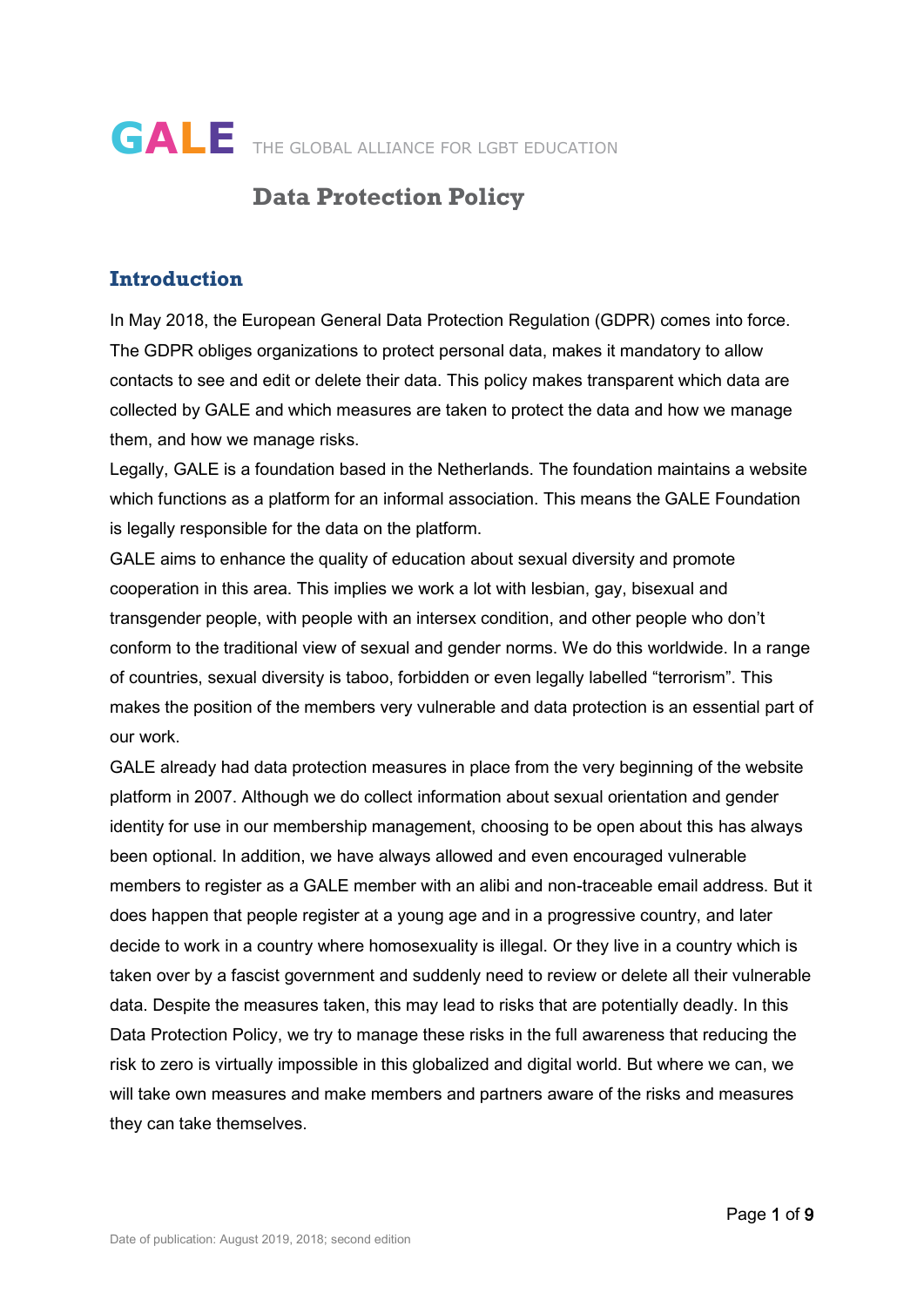## **Data Protection Officer and Register**

The GALE Foundation has few staff. The director, Peter Dankmeijer, functions as the Data Protection Officer. He can be reached at [p.dankmeijer@gale.info;](mailto:p.dankmeijer@gale.info) +31 20 737 2959. All data changed on the request of persons or shared will be noted in the GALE Data Register. The register will be available on request for the proper authorities. GALE is based in the Netherlands and the Dutch Personal Data Authority (Autoriteit Persoonsgegevens) is the supervising authority.

## **Principles**

The GALE data Protection Policy follows the rules of the European General Data Protection Regulation (GDPR). More specifically:

- 1. All our staff, volunteers, members and partners will be made aware of the risks of disseminating personal data and how to manage such risks.
- 2. We do not collect personal information which is not necessary for our functioning.
- 3. We ask persons permission to use their data for specific purposes.
- 4. Persons have the right to have their data edited or deleted.
- 5. When new products which involve personal data are developed, data protection will be part of the design process.

## **Impact assessment**

GALE maintains the following databases and data. In the matrix we also indicate the location of the database, whether specific databases are editable by the contacts and our risk assessment.

| databases           | objective                                 | storage   | access     | risk level |
|---------------------|-------------------------------------------|-----------|------------|------------|
| <b>ONLINE</b>       |                                           |           |            |            |
| <b>GALE</b> members | membership policy and exchange            | gale.info | moderators | high       |
| <b>Linked to</b>    |                                           |           |            |            |
| profiles:           |                                           |           |            |            |
| Internal listserve  | interactive communication between members | gale.info | moderators | low        |
| Internal maillists  | informing members                         | gale.info | moderators | low        |
| <b>Stand alone:</b> |                                           |           |            |            |
|                     | interactive communication between non-    |           |            |            |
| Internal listserve  | members                                   | gale.info | moderators | low        |
| Internal maillists  | informing non-members                     | gale.info | moderators | low        |

#### **Impact assessment matrix**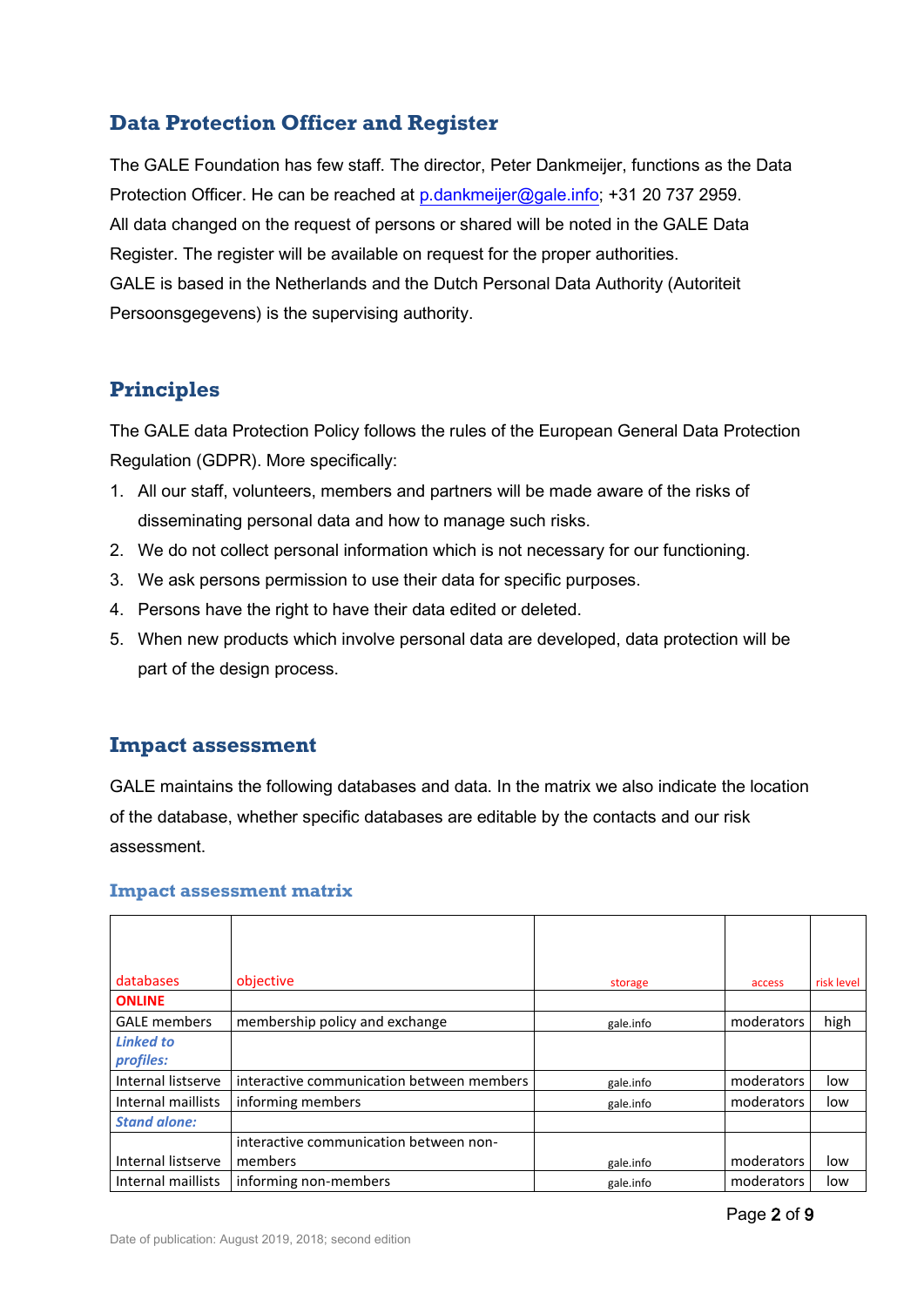| Moodle users           | enabling participation in courses | sexualdiversityacademy.org      | moderators | low |
|------------------------|-----------------------------------|---------------------------------|------------|-----|
| <b>Oher processors</b> |                                   |                                 |            |     |
| Tentoo                 | salary payments                   | https://tentoo.nmbrs.nl         | director   | low |
| <b>PFZW</b>            | pension payments                  | https://www.pfzw.nl             | director   | low |
| Consense               | monitoring sick leave             | https://www2.humannetverzuim.nl | director   | low |
| <b>CLOUD</b>           |                                   |                                 |            |     |
| Central directory      | contact management                | tresor                          | dir/secr   | low |
| Project                |                                   |                                 |            |     |
| databases              | contact management                | tresor                          | staff      | low |
| Project logs           | process management                | tresor                          | staff      | low |
| Research               |                                   |                                 |            |     |
| databases              | collecting statistics             | google sheets                   | staff      | low |
| <b>OFFLINE</b>         |                                   |                                 |            |     |
| Outlook                | contact management                | hard drive                      | dir/secr   | low |
| Cell phones            | contact management                | synced                          | staff      | low |

## **General risks**

We have divided the risks on three levels: high, medium and low. High risk refers to serious risks for GALE members if their profile would be leaked. Medium risk refers to consequences of other databases that could be leaked. These don't contain data about sexual preference or sexual orientation and their location is secure. Low risk refers to online data that is securely processed and Cloud and offline data that is securely storage.

## *GALE member profiles*

Due to the vulnerability of the LGBTI target groups, we assess the GALE members profiles as high risk (see paragraph specific risks). Internal listservs (interactive mailing lists) and internal mail lists are connected to the profiles on the website, but since these are only visible to members who want this and for moderators; therefore, we assess the mail lists themselves as a low risk.

#### *Non-public databases*

The central contact management database of GALE, temporary project address databases and temporary project logs containing names are in an encrypted Tresor Drive of the director. Tresor has been chosen for a limited Cloud service because it's encryption does not allow outsiders or governments to access the files in any way. The provider and servers are in Switzerland, which reduces the risk of other governments like the USA sharing these data with other governments. Only the director and his secretary have access to this PC and the Tresor Drive. This is considered low risk. These databases do not contain information that can be damaging when they are leaked.

GALE regularly does small scale research. For this, Google Forms and Google Sheets are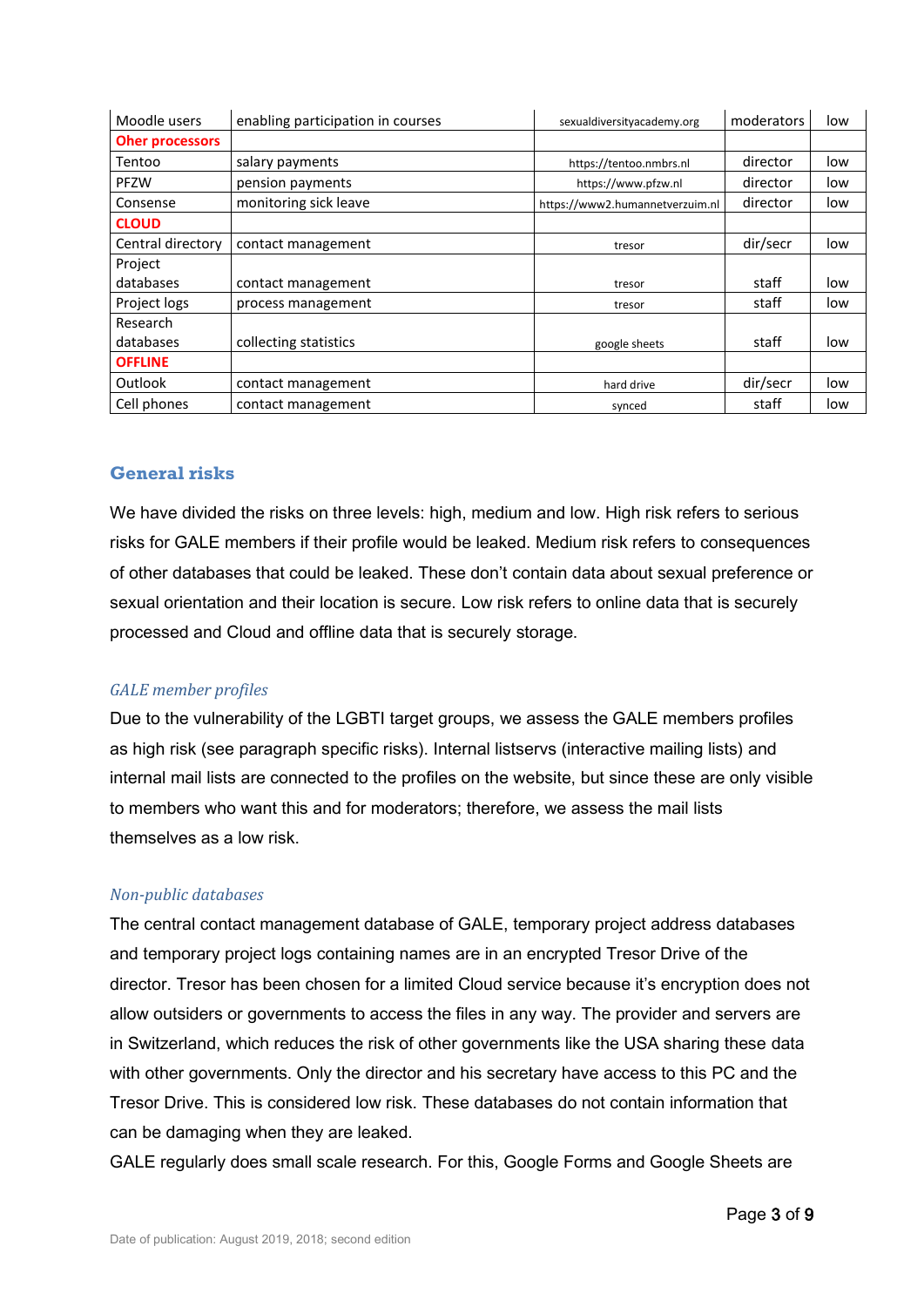used. The research data are usually anonymous. In specific cases, names may be asked when data represent personal suggestions that need to be traced. These data are considered low risk.

### *Personal contact databases*

The personal (and partly professional) contacts of the director and staff are stored in the Outlook profile of the director and personal address books of staff. The Outlook address book of the director is synchronized between the PC, laptop and phone. These are considered low risk because only loss of theft poses a risk.

## **Specific risk: GALE member profiles**

The main risk is the database of members profiles on the website platform. The database is meant to support exchange between members and contains a lot of fields to enable such exchange and cooperation:

- First and family name
- Gender and sexual orientation
- Public summary of the profile
- **Country**
- Postal address
- Phone
- Email
- Password (hidden)
- Photo
- Areas of interest
- Areas of experience
- **Looking for**
- Available for
- Visibility of profile
- Declaration of agreement with the alliance guidelines

The fields on sexual orientation and gender identity are also used by the foundation to manage the recruitment and volunteer policy: the aim is to maintain a balance between LGBTI and heterosexual members and to maintain a gender equity. The country field is also used to develop policy to maintain an equitable North-South balance in the membership. There is a great concern that members from progressive and further developed Northern countries become too dominant and will define the cultural and strategic interaction within the association. However, such information, while necessary, also poses risks.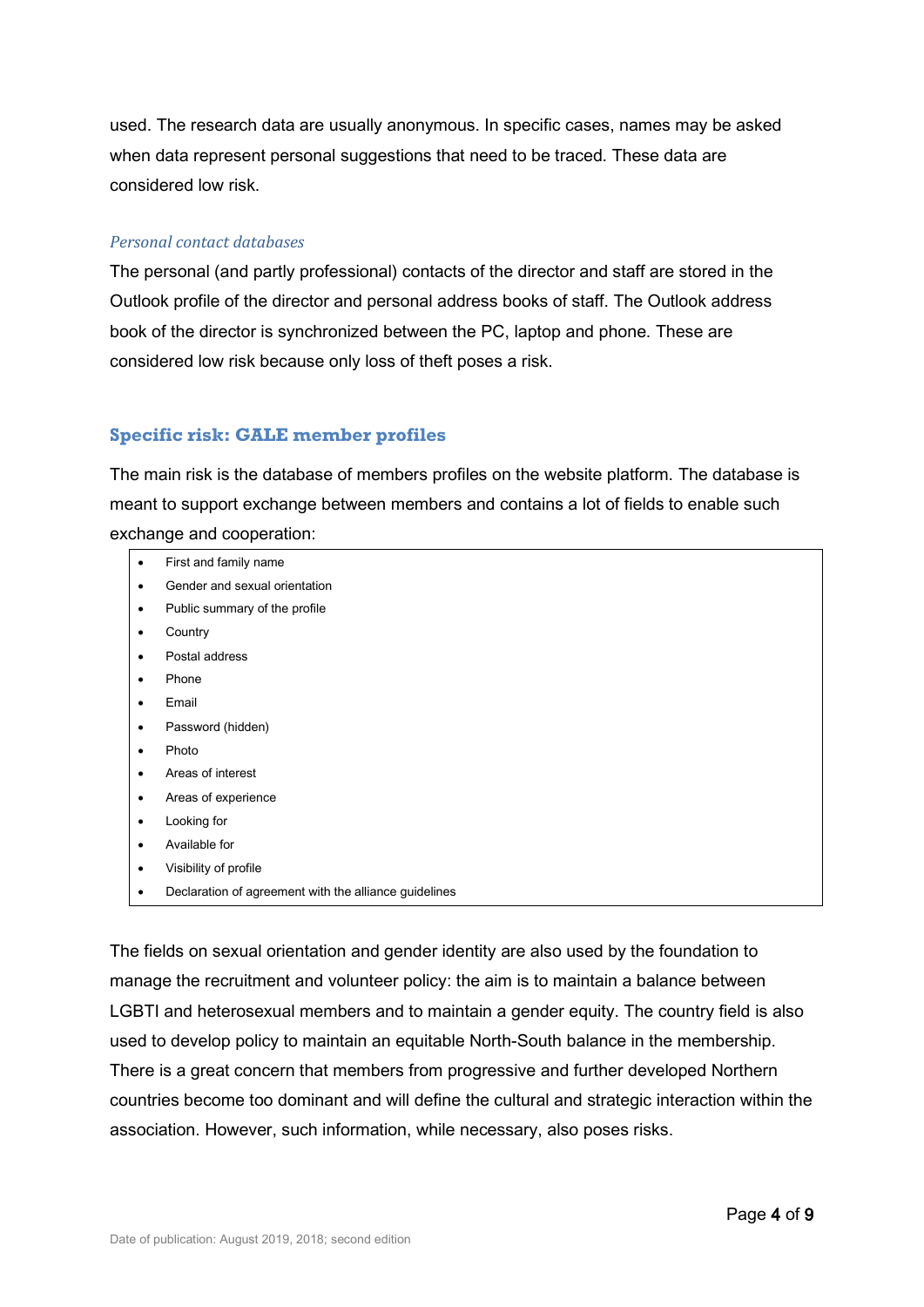Although potential members are informed about potential risks, it does happen (infrequently) that members are at risk because of their profile. Instances that happened in the history of GALE are:

- A member is from a country where sexual diversity is taboo and illegal, but when registering, there was not active persecution and access to internet was low in the country at the time. Five years later, the government and Muslim vigilante groups start active persecution of people who are critical of the government and/or of Islam. Identifying as LGBT or promoting equal opportunities or dialogue is deemed to be "terrorism against the State and the national identity" (a radical version of Islam). The GALE member is at acute risk because of death threats and the GALE profile is used as "evidence". GALE deletes the profile, but the page remains in the Google cache. Only the GALE member can submit a request to Google to remove the page from the Google cache; this can take a few weeks. Although the GALE profiles themselves are protected against Google search, when a member open a profile, Google may pick up this traffic from the browser and store it in their cache. GALE can only warn members against this but has no influence over the web browsing of members nor over the Google policy.
- A member from a progressive Northern State is going to work as a researcher on human rights in a State where Islam is dominant and where the LGBT movement is increasingly targeted by vigilante Muslim groups. The State has adopted a law which says that discussing sexual diversity online equals porn and is a punishable threat to family life. The member wants his profile to be deleted or to be altered with a pseudonym. The profile is edited with a pseudonym name and different email.
- A member from a State where Hinduism is dominant and where the radical Hindutva movement starts persecuting non-Hindus and "non-pure" citizens, fears that his opportunities for a job will be hampered by his GALE profile and wants to remove it. The profile is removed.

These examples show that the risk is often related to changing circumstances in the private situation of the GALE member or in deteriorating contexts where they life or work. These changing situations can often not be foreseen. Apart from being cautious, transparent and flexible with the member profiles, creating awareness of this to current and future GALE members is important.

## **Measures**

GALE distinguishes between general measures and specific measures. The general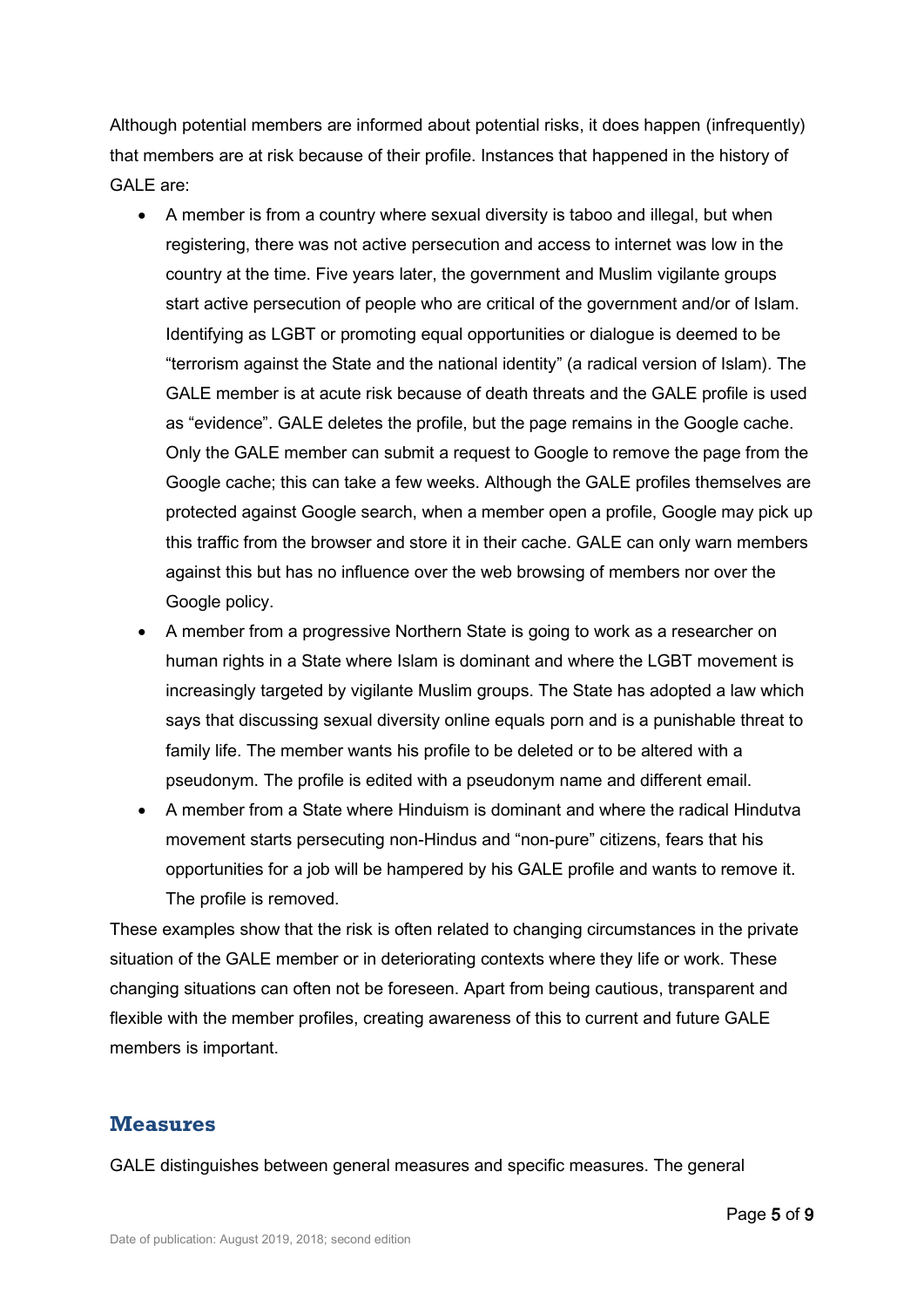measures are valid for all circumstances. The specific measures are relevant for specific databases or events and deal with the management of specific risks associated with these databases.

#### *General measures*

#### *Websites*

- 1. The website [www.gale.info](http://www.gale.info/) is protected with a https certificate and the web host YPOS has integrated GDPR compliance in the website system. The website system is automatically regularly upgraded by YPOS to maintain the highest standards. Passwords used for the site are encrypted and transfer of data online is SSL encrypted. These protections are formally agreed upon in a Processor Agreement between GALE and YPOS
- 2. The Moodle website [www.sexualdiversityacadmy.org](http://www.sexualdiversityacadmy.org/) is protected with a https certificate and the web host Avetica has integrated GDPR compliance in the website system. The website system is automatically regularly upgraded by Avetica to maintain the highest standards. Passwords used for the site are encrypted and transfer of data online is SSL encrypted. These protections are formally agreed upon in a Processor Agreement between GALE and Avetica.
- 3. When we ask for personal data, we indicate the purpose and ask permission to maintain the data and inform how the person can edit or remove the data.
- 4. In case of a (perceived or real) data leak, the staff, volunteer, member or data processor immediately informs the Data Controller who will order or take appropriate measures.
- 5. The online profiles in the GALE website and in Moodle are submitted by users and can be edited and removed by them. Once every five years, profiles that are not used (Moodle) or that have incorrect data (non-accessible email addresses) are removed.
- 6. Temporary listservs or mail lists (for projects or specific tasks) are deleted after completion of the tasks.
- 7. Permanent listservs or mail lists are kept indefinitely, but the members are informed how they can edit their data of have their data removed.

#### *Research*

Normally, GALE research is anonymous, and the data cannot be traced to individuals. In some cases, such a link is necessary, for example when doing a qualitative needs assessment among a small but expert target group. In those cases, respondents will be

Page 6 of 9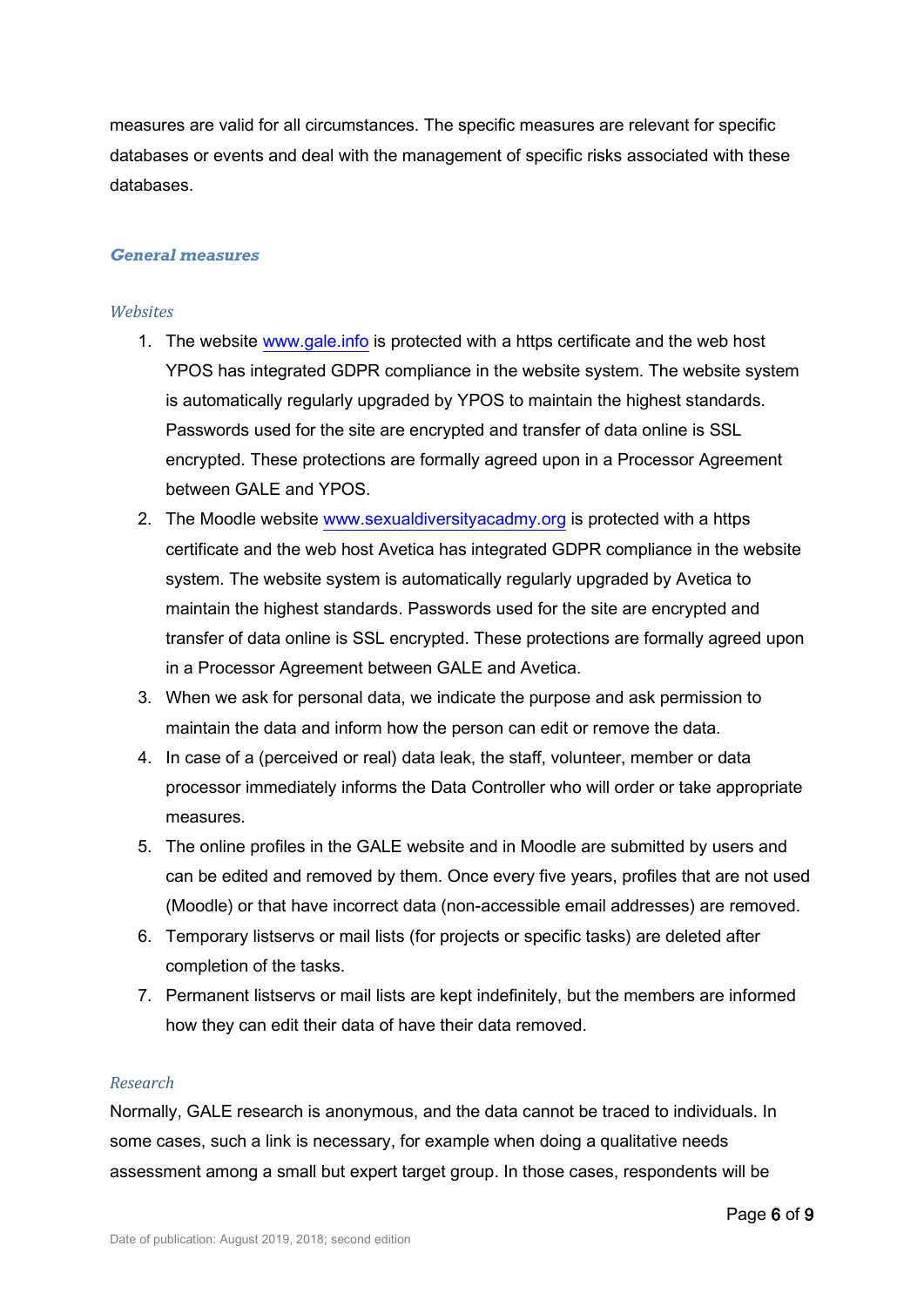informed of the goal and about the use of their data. After online collection, the online database will be deleted, and the data will be offline stored in a secure location.

## *PC, laptop and phone protection*

PC's, laptops and phones of staff are protected with passwords and/or fingerprint access and protected against viruses and ransomware with Bitdefender.

## *Portable data carriers*

GDRP sensitive files on USBs and data backup drives will be encrypted and only accessible with passwords.

## *Data Leak Procedure*

When data leaks occur or may occur, a Data Leak Memo will be filed which contains:

- 1. Date, time and place of (possible) data leak
- 2. Date and time of discovery
- 3. Data and time of blocking access to the data
- 4. Probable cause
- 5. Measures taken to recover the item, erase or move the data
- 6. Correction measures to restore current protection and if necessary improve the design of the protection
- 7. Assessment of need to report to the Dutch Personal Data Authority (Autoriteit Persoonsgegevens) and decision
- 8. The memo is documented in the Data Register

## *Loss or theft of laptops, or phones or other data storage devices like USB's*

When data are lost or stolen, the lost items will be blocked from use as soon as the loss has been discovered. The Data Leak Procedure will be followed.

## *Data portability*

Data are kept or can be downloaded in MS Excel format. On request, persons can get copies of files with their data in this format. MS Excel files with personal data are not shared with third parties unless explicitly mentioned when registering. Change of data or transfer on the request of the person or transfer of data by GALE staff is documented in the Data Register.

## *Complaints*

Persons can file a complaint about non-compliance with this Data Protection Policy or about the Data Protection Policy itself. The normal procedure for this is to write to the executive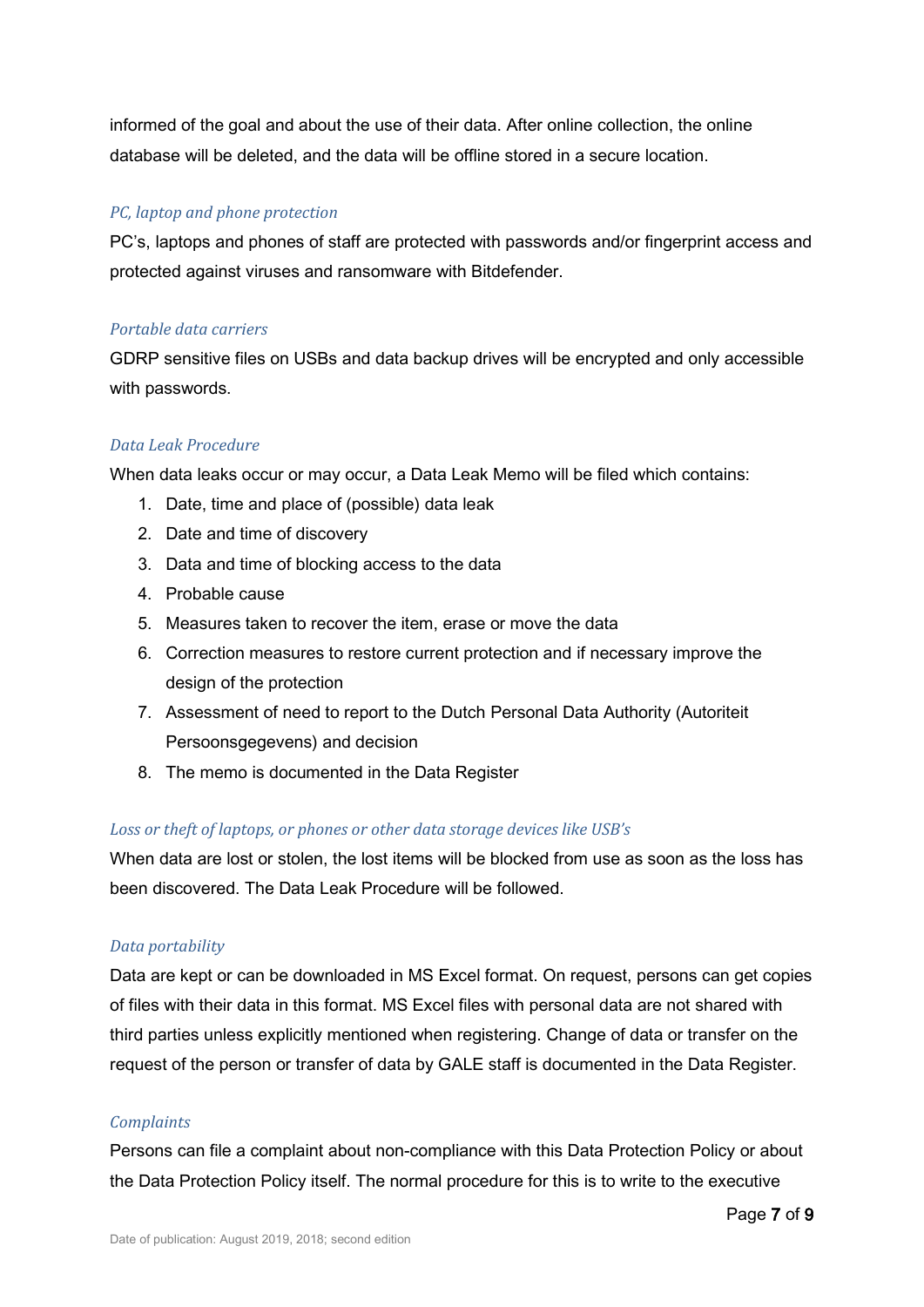director, who will deal with the complaint as soon as possible. In addition the [GALE](https://www.gale.info/doc/GALE-policy/GALE-Complaint-Procedure-2015.pdf)  [Complaint Procedure](https://www.gale.info/doc/GALE-policy/GALE-Complaint-Procedure-2015.pdf) is applicable. Complaints are registered in the Data Register. Persons call also file a complaint at the Dutch Personal Data Authority [\(Autoriteit](https://autoriteitpersoonsgegevens.nl/)  [Persoonsgegevens\)](https://autoriteitpersoonsgegevens.nl/).

## **Specific measures: members profiles**

The online database of GALE poses specific risks. Apart from the mentioned general protections, GALE takes a series of additional measures to limit these risks:

- 1. In the instruction on how to make a profile, potential members are made aware of the risk now and in the future. They are also advised to register with a pseudonym if they think registering with a real name will put them at risk.
- 2. The profiles have four levels of settings of the visibility: 1. public, 2. for all members, 3. for members of groups the member participates in, and 4. only for moderators.
- 3. Except for the name and email, all profile fields are optional.
- 4. The fields about sexual orientation and gender identity contain multiple options including: "I do not identify with these categories".
- 5. When a new member registers, the staff checks the profile and contacts the new member to welcome them. If the profile looks suspicious, the staff attempts to check the sincerity of the member. When there is no or an inadequate response, the new member profile is deleted by the moderator. In practice this usually happens with members who have only commercial interests or dating interests.
- 6. Incidentally, the GALE members database will be downloaded as Excel to prepare statistics necessary for the annual report of for policy reasons. Such a database will be only kept in archive with the personal data deleted or made untraceable to the involved persons.
- 7. When a data leak occurs of GALE members profiles, the Dutch Personal Data Authority [\(Autoriteit Persoonsgegevens\)](https://autoriteitpersoonsgegevens.nl/) must be informed.

## **Guidelines for staff**

All staff and volunteers will be made aware of the Data Protection Policy and guidelines when they start working for the GALE Foundation, or when they become member of the GALE web platform. It will especially be stressed how important privacy is for vulnerable GALE members.